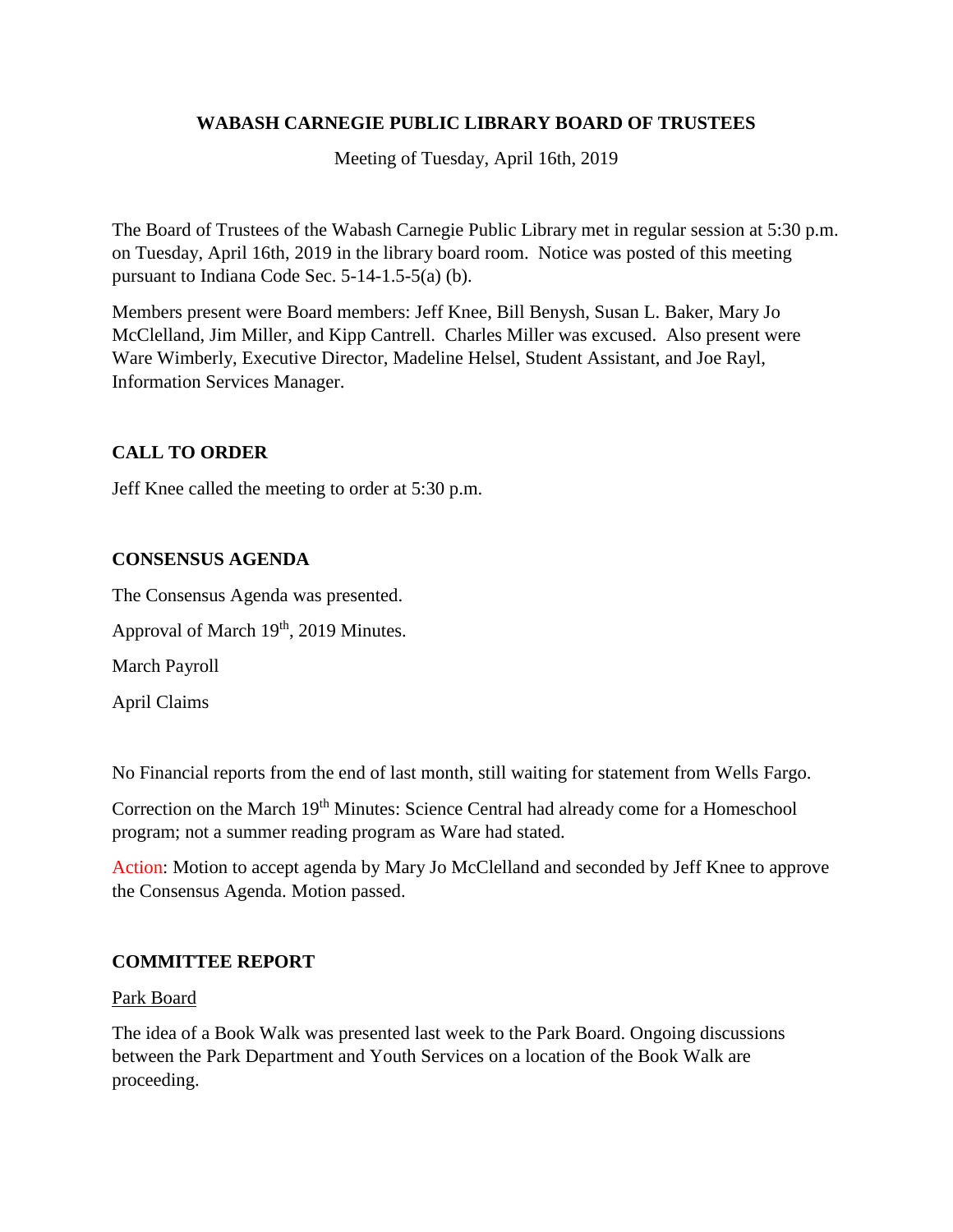#### **NEW BUSINESS**

#### Wi-Fi Hotpot Policy

Ware presented a revised Wi-Fi Hotspot policy to encourage patrons who were keeping them past the due date on purpose to bring back on time. Joe Rayl explained the new part of the policy and the rationale behind it. In the revised part of the policy, patrons get a thirty day suspension from borrowing again after one late return. There is a three dollar a day late fee for the hotspots. Thirty day suspensions do not include family members of the patron that gets that suspension. Trustees approved the revised policy.

Action: Motion to approve the revised Wi-Fi Hotspot policy by Jeff Knee and seconded by Mary Jo McClelland. Motion passed.

#### LED Lights

Ware presented two quotes for putting in LED lights in the Youth Services Room and office. One quote was from Jones Contracting, Inc. and the other one from Quality Electric. Duke Energy rebates are available through both Quality Electric and Jones Contracting. Both companies have good reputations and are used by many other local entities. The Jones Contracting was lower of the two and Trustees decided on going with the Jones Contracting quote.

Action: Motion to accept the Jones Contracting quote by Susan L. Baker and seconded by Mary Jo McClelland. Motion Passed.

#### **DIRECTOR'S REPORT/ADMINISTRATIVE UPDATE**

#### Servers/Computers/Windows 10

Joe Rayl and Ware discussed both server and computer needs with Microsoft ending support for Microsoft 7 in January 2020 and forcing users to go to Windows 10 if wanting tech support. The library currently has four servers from 2008 running Windows XP, and twenty computers that run windows 7, The servers are the most pressing need. Intrasect provided a quote for 1 new server to replace the current 4 with a quote around \$30,000. Microsoft sends updates that help protect the operating systems such as Microsoft 7 or Microsoft 10. Those updates for Windows 7 will not be sent starting in 2020. A decision particularly on the servers and computers will ready need to be made by the summer to allow time to order new server(s) and computers before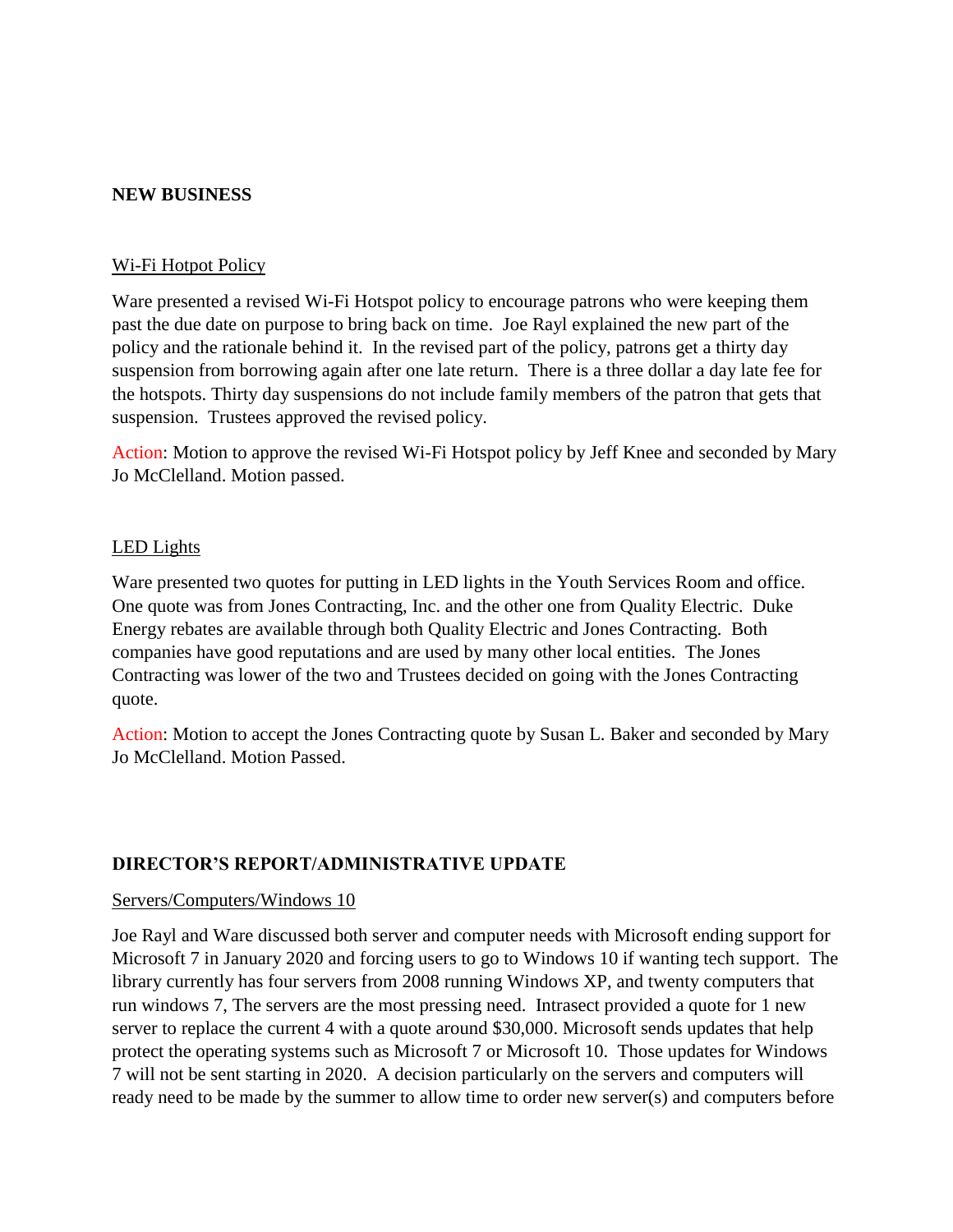2019 ends. Trustees see funding coming from the Library Improvement Reserve Fund (L.I.R.F.). A competing quote for a new server(s) will be needed for the May meeting.

# Adjacent Property

Through legal counsel, Trustees learned that owners of adjacent property would possibly be interested in selling property plus structure for around \$200,000. Trustees don't have any idea of the current condition of the structure and want to have through inspections including pest, structural (roof), HVAC, electrical, etc. before making a decision on offering. There are no thoughts to tear down the structure, depending on the intended use. Its intended use would be more staff areas, meetings spaces, storage, teen area, etc. Another cost concern is bringing it up to code for a public place. Trustees decided to ask legal counsel to pursue possible offer after through inspections of the property and structure. It was decided it would be wise to have a committee to work with Ware on this issue. Kipp Cantrell and Jim Widner agreed to be on the committee.

Action: Motion to move forward on possibility purchasing adjacent property PENDING inspections by Mary Jo McClelland and seconded by Susan L. Baker. Motion passed.

Action: Motion to approve sub-committee of Jim Widner and Kipp Cantrell by Bill Benysh and seconded by Mary Jo McClelland. Motion passed.

## Wabash City Schools

Jim Widner and Ware went to Greentown and Kokomo to see setups for partnerships that Wabash City Schools and Wabash Carnegie Public Library are in discussion for. There are concerns over the cost of the project and the library committing in anyway before any physical structure has been completed. Trustees are concerned about committing anything financially to this project until the main structure connected the buildings together is finished. It was decided that as in the matters with the adjacent property, it would wise to have Trustees designated to this along with Ware.

Action: Motion to form a sub-committee of Jim Widner, Mary Jo. McClelland, and Susan L. Baker to listen through discussions with Wabash City Schools by Bill Benysh and seconded by Susan L. Baker. Motion Passed.

## **Legislation**

Ware and Trustees discussed the current versions of HB 1343 which is being debated in the middle of the current State legislation session. In the current state of the bill, the city council has the option to review future budgets pending particular triggers including amount of reserve funds. This legislation was discussed in the context of future budgeting particularly when it pertained to the Library Improvement Reserve Fund.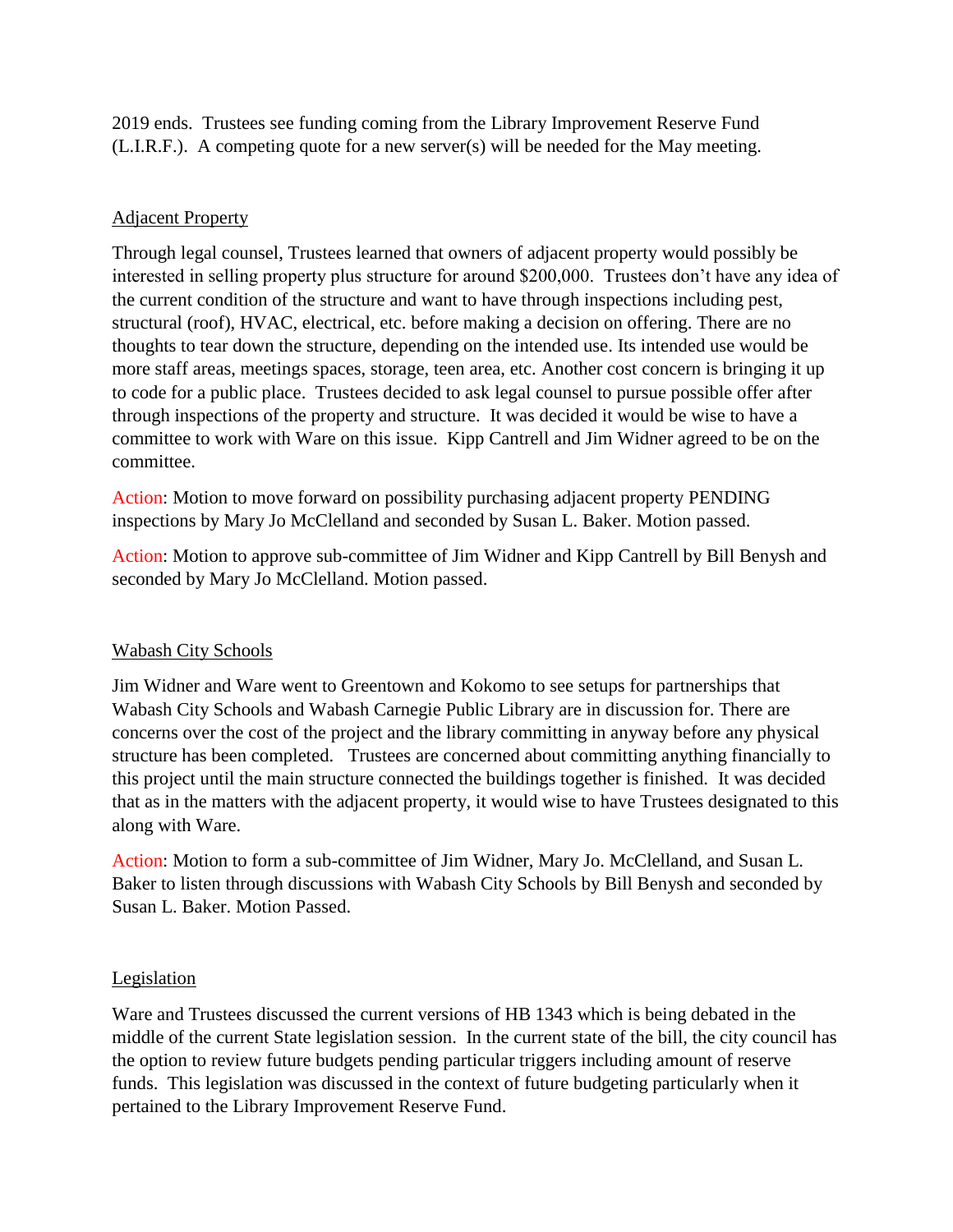### Job Description - Custodian

Ware Wimberly has been working on a final copy of the custodian position. The next step would be to double check the current status of any contract with Betty Temple Cleaning who does cleaning for the library. The current cleaning company costs around \$2,200 a month. Having an inside custodian would be far more cost effective. It was suggested that the library fills the position and then go to Betty Temple Cleaning, Inc., to discuss hours that they may take.

### Fines

It was suggested that there be a fine free trial through the summer reading program. Until more information is known from other libraries' experiences, it was decided to hold off.

### Policy Rewording

Two employees are getting married, and policy says that no immediate family members can be hired. It has been questioned whether this wording should be changed, as these employees didn't know each other prior to being hired, nor engaged. Ware wants to have legal counsel look at the wording for the policy.

#### Window Cleaning

Outside windows were cleaned. For the tall windows parallel to Cass Street, water came in when these windows were pressure washed.

## Signs for Cemetery Re-enactment

Wabash County Historical Museum and Falls Cemetery want to set up signs to promote reenactments that they are collaborating on restarting. This will be allowed with preference to be put on library land south of Hill Street.

#### Additional Library Board Training in the Fall

Trustees discussed doing additional workshops through the State Library. The workshop on expanding a library district was of the most interest. Ware will contact the State Library about setting up this training in the Fall. As with this coming training in May, Trustees of other library districts would be invited as an opportunity to learn about other Trustee's experiences.